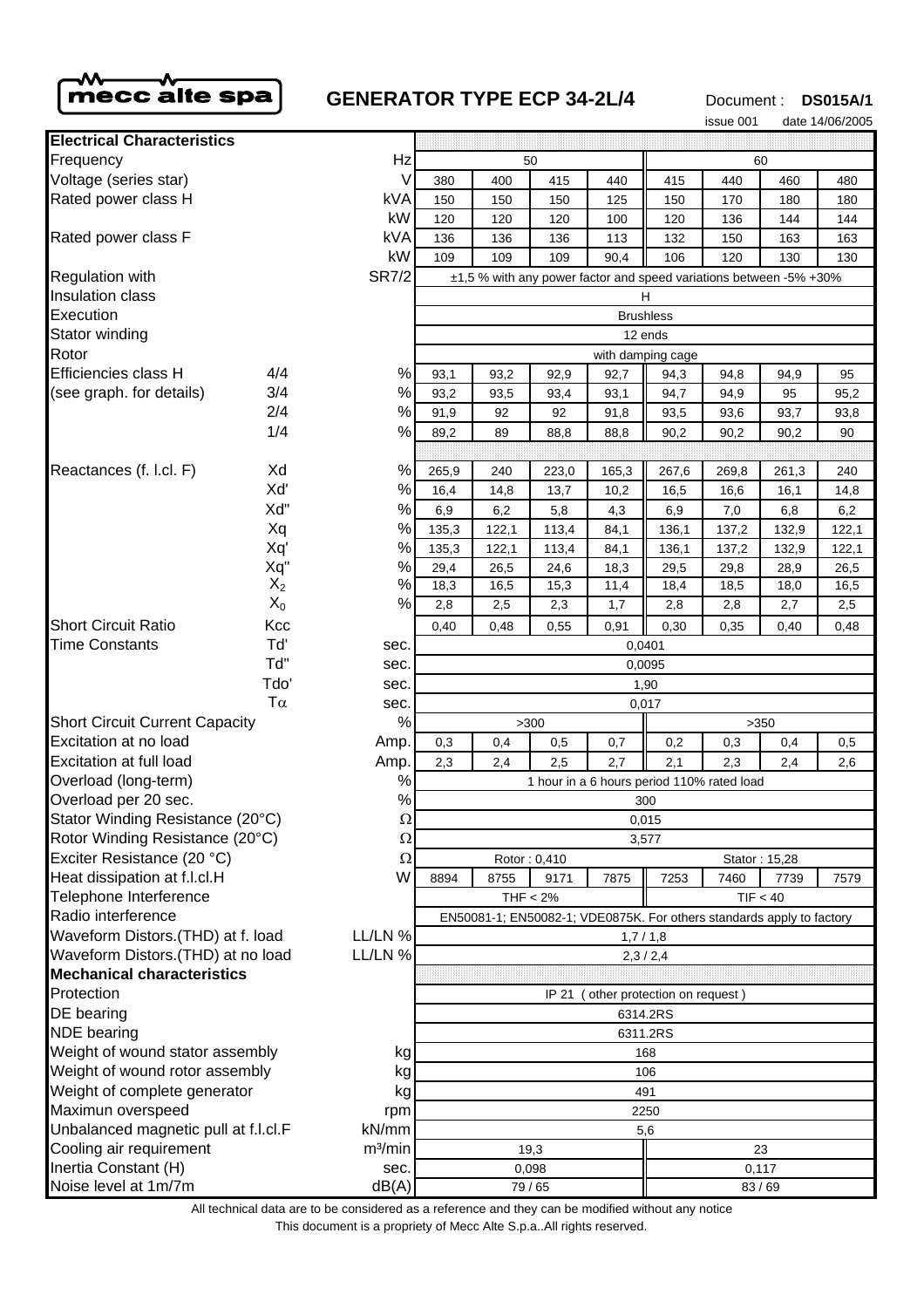

## **GENERATOR TYPE ECP 34-2L/4**

### Document : **DS015A/2**





This document is a propriety of Mecc Alte S.p.a.. All rights reserved.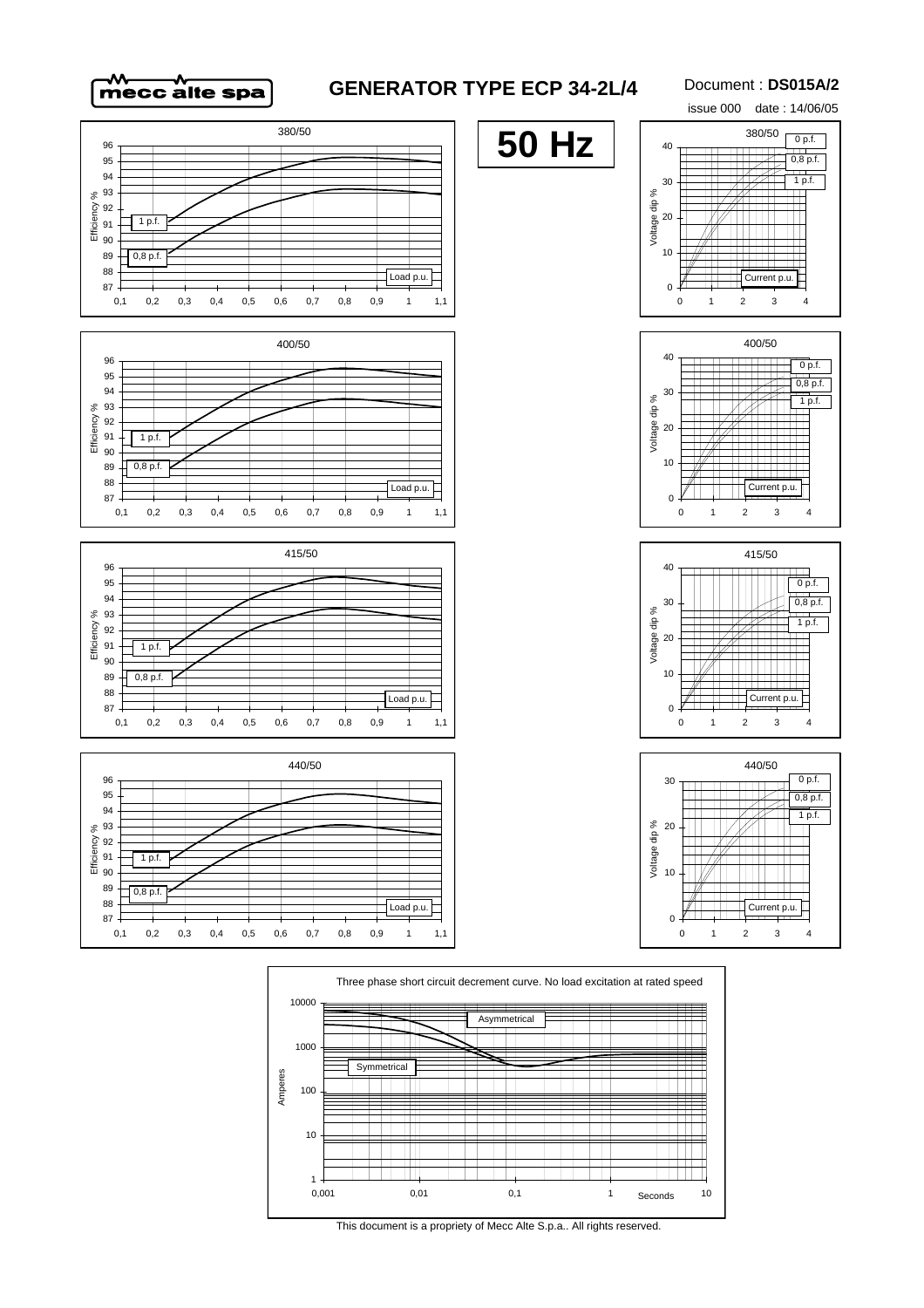## **GENERATOR TYPE ECP 34-2L/4**

#### Document : **DS015A/3**







This document is a propriety of Mecc Alte S.p.a.. All rights reserved.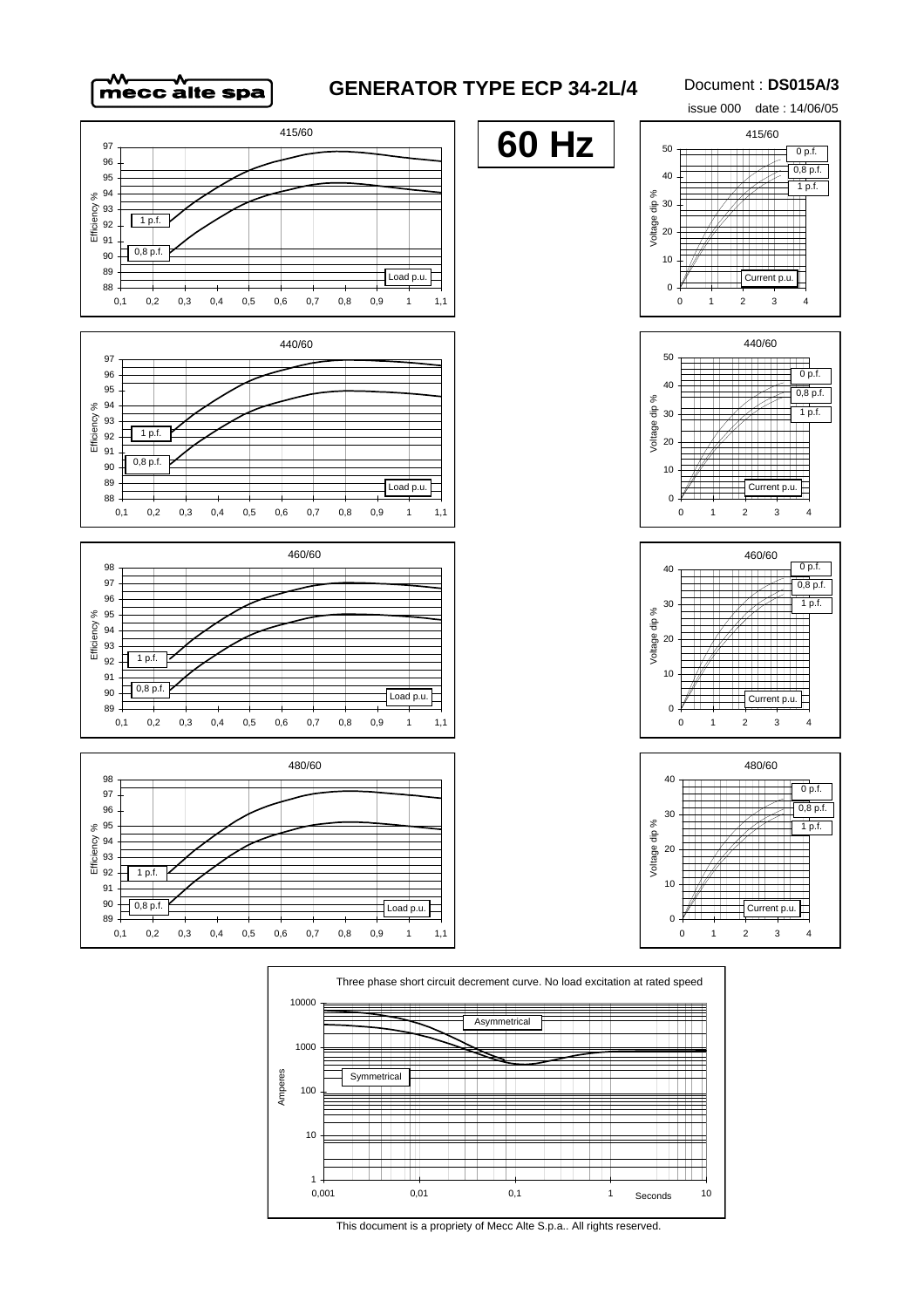